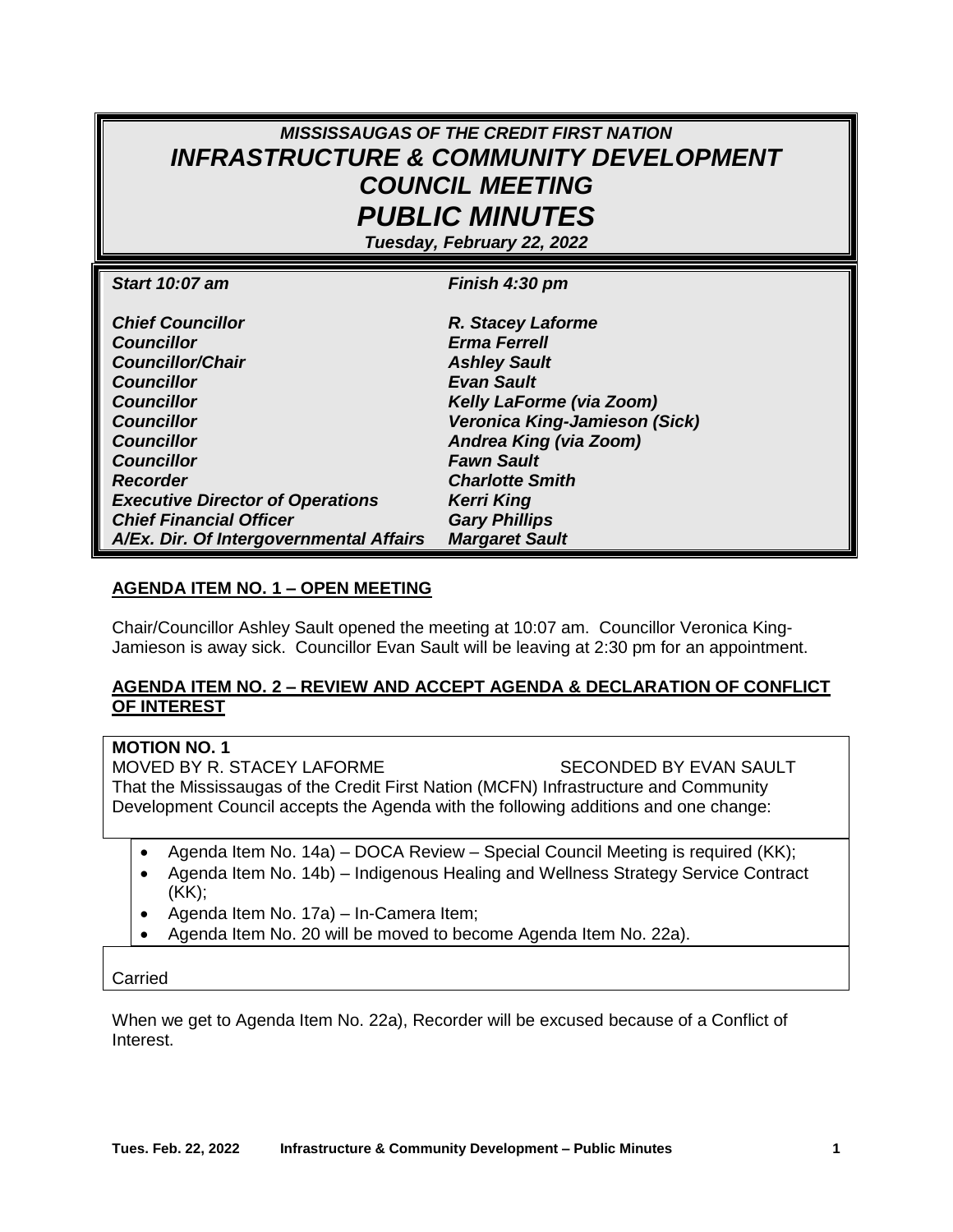### **AGENDA ITEM NO. 3 – REVIEW & ACCEPT PUBLIC MINUTES OF INFRASTRUCTURE & COMMUNITY DEVELOPMENT COUNCIL MEETING DATED TUESDAY, OCTOBER 26, 2021**

### **MOTION NO. 2**

MOVED BY R. STACEY LAFORME SECONDED BY ERMA FERRELL That the Mississaugas of the Credit First Nation (MCFN) Infrastructure and Community Development Council accepts the Public Minutes of the Infrastructure & Development Council Meeting dated Tuesday, October 26, 2021.

Carried

### **DIRECTION NO. 1**

That the Mississaugas of the Credit First Nation (MCFN) Infrastructure and Community Development Council directs the A/Executive Director of Intergovernmental Affairs to forward Motion of the meeting with Caledon Council.

## **AGENDA ITEM NO. 4 – MATTERS ARISING FROM THE MINUTES**

4.1 – Letter dated February 9, 2022 signed by the Chief and sent to Matthew Beaudoin Ph.D. regarding Long Term Archaeological Collections. (This is an FYI for Council)

### **AGENDA ITEM NO. 5 – INDIGENOUS SERVICES CANADA (ISC) FUNDING OF \$6,021.00 AGREEMENT 1819-ON-000001 AMENDMENT 0063 (CHIEF FINANCIAL OFFICER)**

Chief Operating Officer noted in his Briefing Note that Indigenous Services Canada has issued funding amendment #0063 to the agreement 1819-ON-000001 in the amount of \$6,021.00 for Education to be accepted by Chief and Council.

Funding amendment 0063 will provide funding for initiatives in the amount of \$6,021.00 from Indigenous Services Canada (ISC) in fixed funding and available for Fiscal 2021/ 2022. The funding will cover the following areas Public Works \$6,021 for waste management.

### **MOTION NO. 3**

MOVED BY R. STACEY LAFORME SECONDED BY FAWN SAULT That the Mississaugas of the Credit First Nation (MCFN) Infrastructure and Community Development Council moves to accept Indigenous Services Canada Agreement 1819-ON-000001 Amendment 0063 the \$6,021 (Six thousand and twenty-one dollars and nil cents) for fiscal 2021 / 2022 and authorize A/COO Kerri King to acknowledge acceptance via email with **"I confirm that I have the authorization of the Council of Mississaugas of the Credit to enter into the attached amendment on behalf of Mississaugas of the Credit by way of electronic mail. Mississaugas of the Credit agrees to the terms and conditions set out in the attached amendment, including any reporting requirements."**

Public Works Department's Recycling Program 200304 and Waste Management Plan 200305 revenue account fixed funding 40300 split between departments.

Carried 2<sup>nd</sup> Reading Waived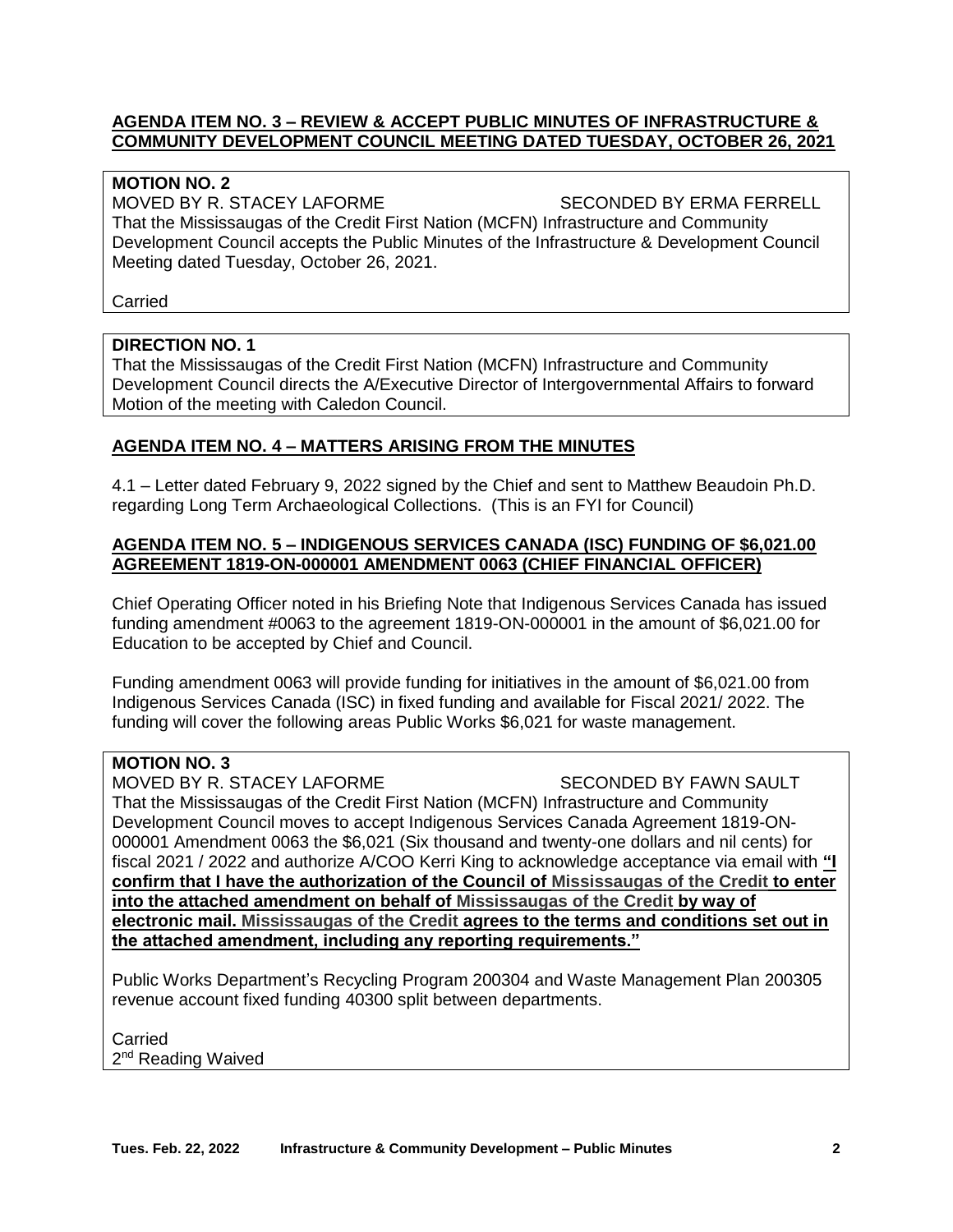### **AGENDA ITEM NO. 6 – INDIGENOUS SERVICES CANADA (ISC) CANADA'S COVID-19 ECONOMIC RESPONSE PLAN IELCC SECTOR FUNDING (CHIEF FINANCIAL OFFICER)**

Chief Financial Officer noted in his Briefing Note that Indigenous Services Canada originally provided Canada's Covid-19 Economic Response Plan IELCC Sector Funding which is due to end March 31, 2022 however, they are offering to extend an additional year until March 31, 2023.

The funding for Canada's Covid-19 Economic Response Plan IELCC Sector Funding will end March 31, 2022 unless the offer to extend until March 31, 2023 is accepted before March 4, 2022.

## **MOTION NO. 4**

MOVED BY FAWN SAULT SECONDED BY ERMA FERRELL That the Mississaugas of the Credit First Nation (MCFN) Infrastructure and Community Development Council moves to accept Indigenous Services Canada offer to extend Canada's Covid-19 Economic Response Plan IELCC Sector Funding to [NC-INDIGENOUS\\_PROG-](mailto:NC-INDIGENOUS_PROG-PROG_AUTOCHTONE-GD@hrsdc-rhdcc.gc.ca)[PROG\\_AUTOCHTONE-GD@hrsdc-rhdcc.gc.ca](mailto:NC-INDIGENOUS_PROG-PROG_AUTOCHTONE-GD@hrsdc-rhdcc.gc.ca) confirming the agreement to extend.

#### Carried 2<sup>nd</sup> Reading Waived

# **AGENDA ITEM NO. 7 – HARMONIZED SALES TAX (HST) LETTERS (KK)**

A/COO – Executive Director of Operations noted in her Briefing Note that she is requesting approval of the revised HST letters for the First Nation.

The First Nation regularly requires these letters for service providers and we also provide these letters for Members who require the same.

The Chief Financial Officer has revised/updated the HST letter to be more reflective of the current needs and criteria utilized when obtaining the HST exemption. Recognizing the forms includes the signature of Gimaa LaForme, formal approval is being requested for the attached two documents.

#### **MOTION NO. 5**

MOVED BY R. STACEY LAFORME SECONDED BY FAWN SAULT That the Mississaugas of the Credit First Nation (MCFN) Infrastructure and Community Development Council approves the revised Harmonized Sales Tax (HST) letters for the First Nation and for the MCFN Members.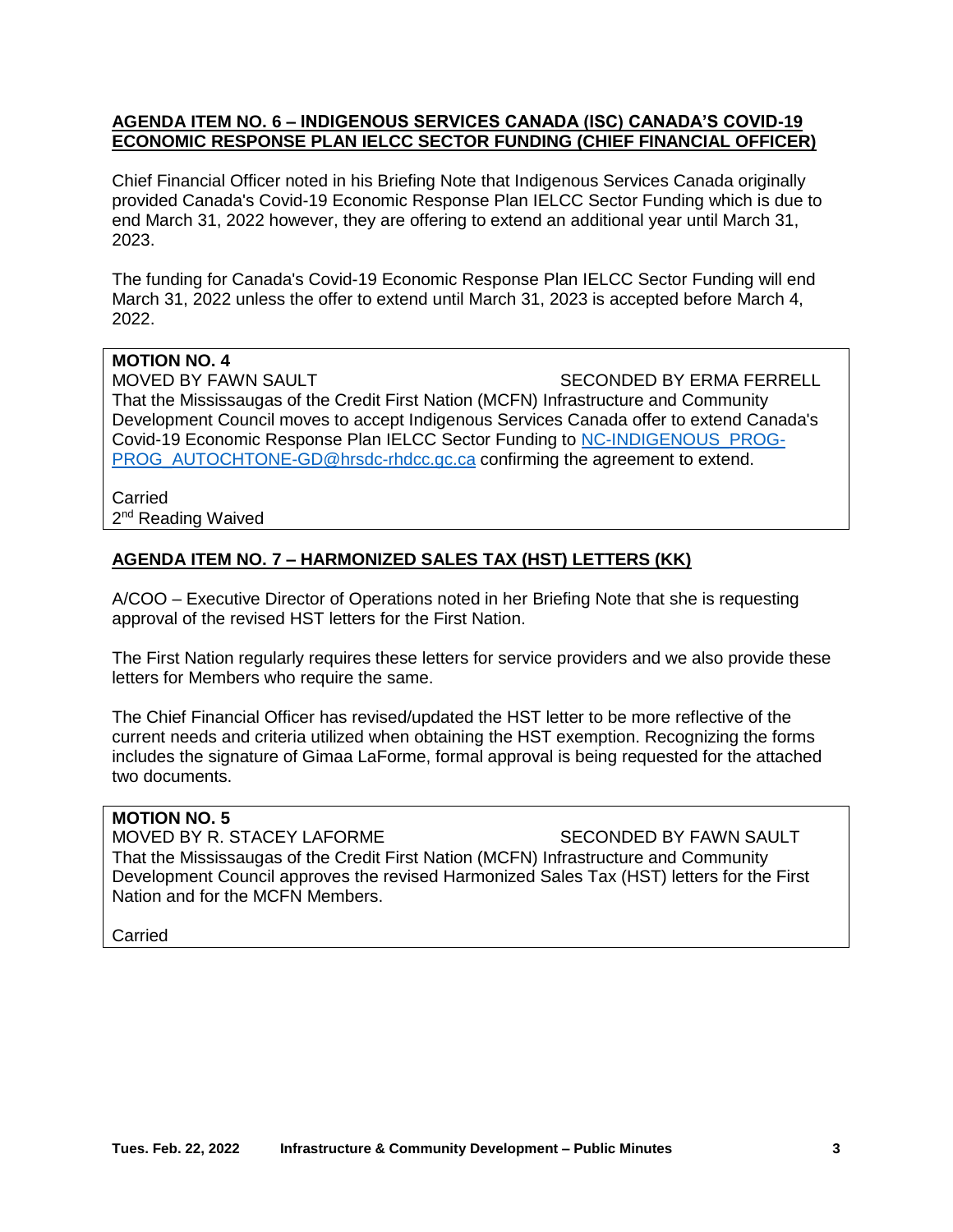### **AGENDA ITEM NO. 8 – GRAND ERIE DISTRICT SCHOOL BOARD (GEDSC) LAND ACKNOWLEDGEMENT (EF)**

Councillor EF noted in her Briefing Note that Robin Staats/System Principal Leader of Indigenous Education and Equity of the Grand Erie District School Board (GEDSB), wrote a Land Acknowledgement (listed below).

## *"Proposed Land Acknowledgement":*

*The Grand Erie District School Board acknowledges that the land on which we gather, known as the Haldimand Tract, is the home of Six Nations of the Grand River and Mississaugas of the Credit First Nation. This traditional and sacred territory is mutually covered by the Dish with One Spoon Covenant, an agreement between the Anishnaabe, the Rotinonhsyonni/Haudenosaunee, and other Allied Nations, to peaceably share and care for the land and resources around the Great Lakes. We commit to uphold these agreements as we continue our learning here today."*

Councillor EF provided Darrin Wybenga (Traditional Knowledge and Land Use Coordinator) with a copy of the above Land Acknowledgement. Darrin then provided some comments as listed below:

- The Grand Erie District School Board (GEDSB) acknowledges that the land on which we gather, known as the Haldimand Tract, is home to Six Nations of the Grand River and Mississaugas of the Credit First Nation;
- The Grand Erie District School Board operates schools in Communities far outside the Haldimand Tract – Haldimand, Norfolk, Brant and the City of Brantford, and this is not an accurate statement;
- It should be mentioned that GRDSB, in its entirety, operates within the Treaty Lands and Territory of MCFN. The rightful Treaty Holders should be mentioned in Land Acknowledgements.

Councillor EF sent these comments to one of the GEDSB's members, and, to date, has not received a response.

It is noted that all of Darrin's comments will be forwarded in a letter signed by the Chief and sent to the GEDSB.

## **MOTION NO. 6**

MOVED BY FAWN SAULT SECONDED BY ANDREA KING

That the Mississaugas of the Credit First Nation (MCFN) Infrastructure and Community Development Council directs Chief R. Stacey Laforme to reach out to the Grand Erie District School Board via a letter (to be prepared by the A/Executive Director of Intergovernmental Affairs) to formally respond to their proposed Land Acknowledgement, officially stating the concerns of the MCFN.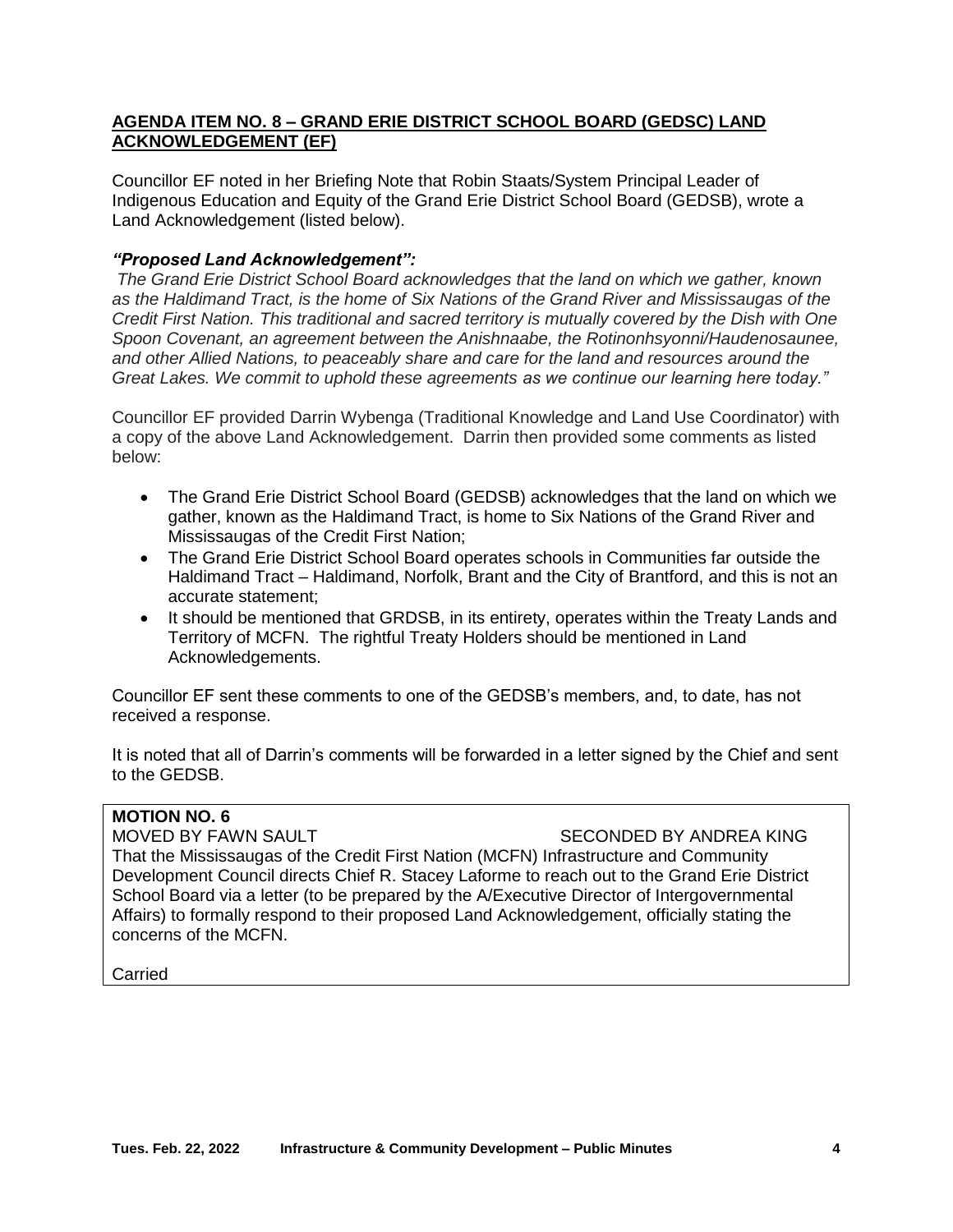# **DIRECTION NO. 2**

That the Mississaugas of the Credit First Nation (MCFN) Infrastructure and Community Development Council directs the A/Executive Director of Intergovernmental Affairs to write a letter for signature by the Chief in response to their proposed land Acknowledgement. The list below will be included in the letter:

# **List of Concerns:**

Commentary and Critique: The proposed land acknowledgement by the Grand Erie School Board raises a number of concerns for the Mississaugas of the Credit First Nation.

- *1. "The Grand Erie District School Board acknowledges that the land on which we gather, known as the Haldimand Tract, is the home of Six Nations of the Grand River and Mississaugas of the Credit First Nation."*
- a) The Grand Erie District School Board operates schools in communities far outside the boundaries of the Haldimand Tract, in all of the counties, in which it operates. These counties include: Haldimand, Norfolk, Brant and the City of Brantford. It is not geographically accurate to make such a statement.
- b) It should be mentioned that the board, in its entirety, operates within the Treaty Lands and Territory of the Mississaugas of the Credit First Nation (MCFN). It is highly problematic, and disrespectful, when constructing land acknowledgements to not mention the Treaty Holders, after all, they were the First Nations people who completed the treaty arrangements enabling the settlement of the land. The specific treaty between the MCFN and the Crown to be cited, within a land acknowledgement produced by the GEDSB, is the Between the Lakes Treaty, No. 3 of 1784 and ratified in 1792.
- c) The Haldimand Tract was born out of the Between the Lakes Treaty between the MCFN and the Crown. Needing to settle Six Nation Loyalist refugees at the conclusion of the American Revolution, the Crown had first to acquire the needed land from the MCFN before it could be granted to the Haudenosaunee. The land grant of the Haldimand Tract is subordinate to the Treaty reached between the Crown and the Mississaugasthe proposed statement gives the granting of the Haldimand Tract undue prominence.
- **2.** *"This traditional and sacred territory is mutually covered by the Dish with One Spoon Covenant, an agreement between the Anishnaabe, the Rotinonhsyonni/Haudenosaunee, and other Allied Nations, to peaceably share and care for the land and resources around the Great Lakes."*
- a) The Dish with One Spoon Covenant comes out of the peace treaty known as the Great Peace of Montreal (1701). The Great Peace of Montreal was a peace treaty brokered by the French between the Haudenosaunee and the Anishinaabe along with their allied nations in the Great Lakes Region. The Great Peace and the "Dish with One Spoon Agreement must be interpreted at its face value as a peace treaty and not an agreement to peaceably share resources. Later renewals of the peace agreement, especially at the Credit River in 1840, reaffirmed the earlier principles of peace and friendship but did not speak to the sharing of resources as suggested in the proposed acknowledgement.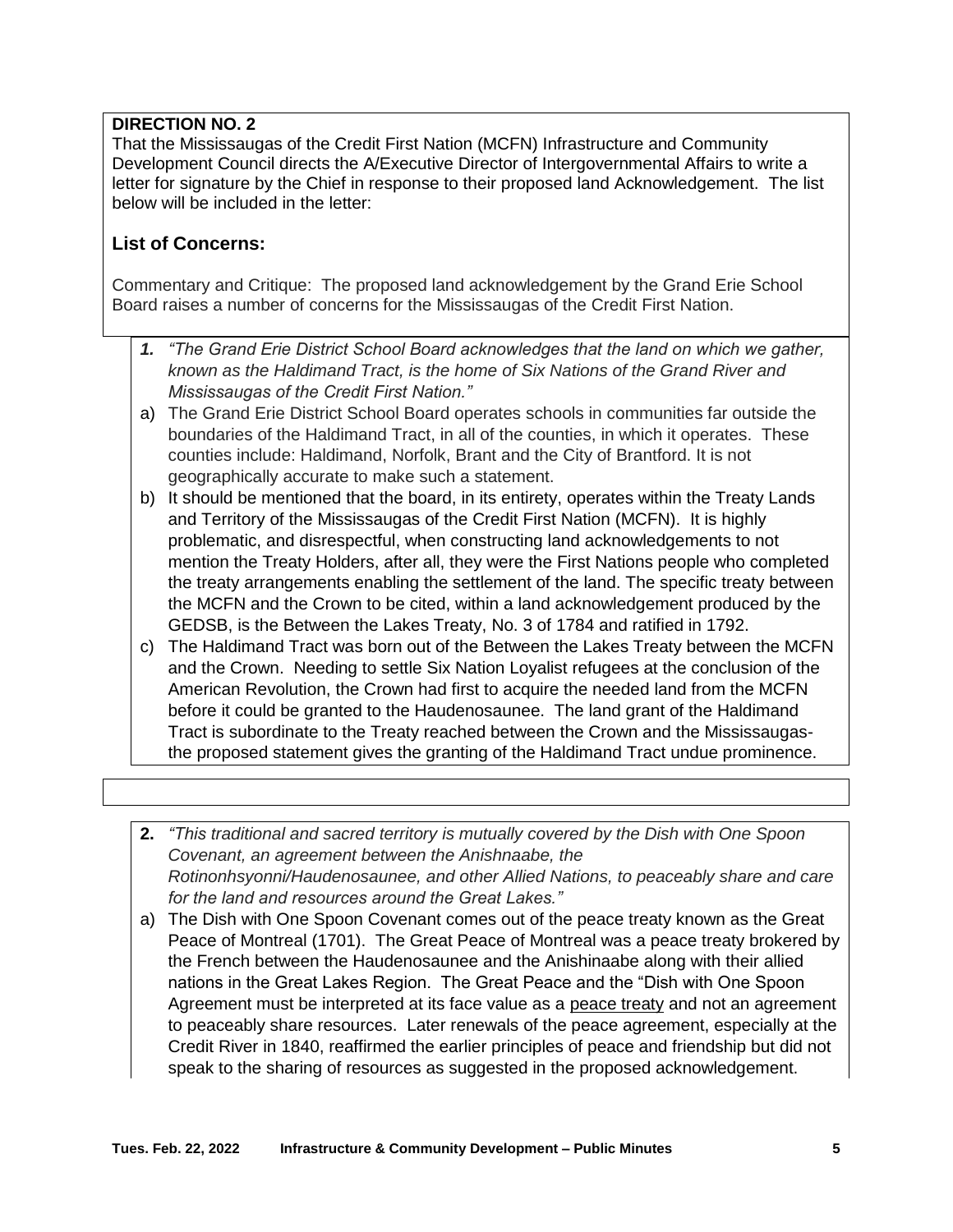- b) The Mississaugas of the Credit First Nation are a subgroup of the Anishinaabe people, and are the only Anishinaabe people to occupy, control, and exercise stewardship over the lands in which the Grand Erie District School Board operates. While the MCFN has no issues regarding the wise stewardship of lands, waters, and resources, it does assert that it is erroneous and insincere to attach such sentiments to an agreement in which it was not intended.
- **3.** The proposed land acknowledgements should be utilized to promote peace, respect, and friendship among all peoples on the lands in which the Grand Erie District School Board operates. Citing the "Dish with One Spoon" as part of the acknowledgement raises a discordant note, especially as there is no agreement about the meaning of the "Dish Agreement" among the Anishinaabe and the Haudenosaunee. As it is rendered now, the proposed acknowledgement, mentioning the "Dish" with its interpretation as given, might be regarded as disrespectful, or perhaps deliberately insulting to the actual treaty holders.

## **AGENDA ITEM NO. 9 – RENAMING OF DUNDAS STREET – TORONTO (EF)**

Councillor EF noted in her Briefing Note that in 2020 the Toronto City Council received a petition signed by fourteen thousand (14,000) individuals, requesting the name of Dundas Street Toronto be changed.

Jennifer Frank (Indigenous Affairs Office Consultant in Toronto) would like to know if MCFN would like to submit a name for consideration on the renaming of Dundas Street. A final decision on a new name will be made in June 2022.

Councillor FS suggested something in English and provide the translation by one of our MCFN Members.

#### **MOTION NO. 7**

MOVED BY FAWN SAULT SECONDED BY EVAN SAULT That the Mississaugas of the Credit First Nation (MCFN) Infrastructure and Community Development Council approves the submission of **The Truth – Debwewin** as a replacement name for Dundas Street in Toronto.

Carried 2<sup>nd</sup> Reading Waived

It is noted that Councillor Erma Ferrell will follow up on this item.

#### **MOTION NO. 8**

MOVED BY FAWN SAULT SECONDED BY ERMA FERRELL That the Mississaugas of the Credit First Nation (MCFN) Infrastructure and Community Development Council moved In-Camera at 11:10 am.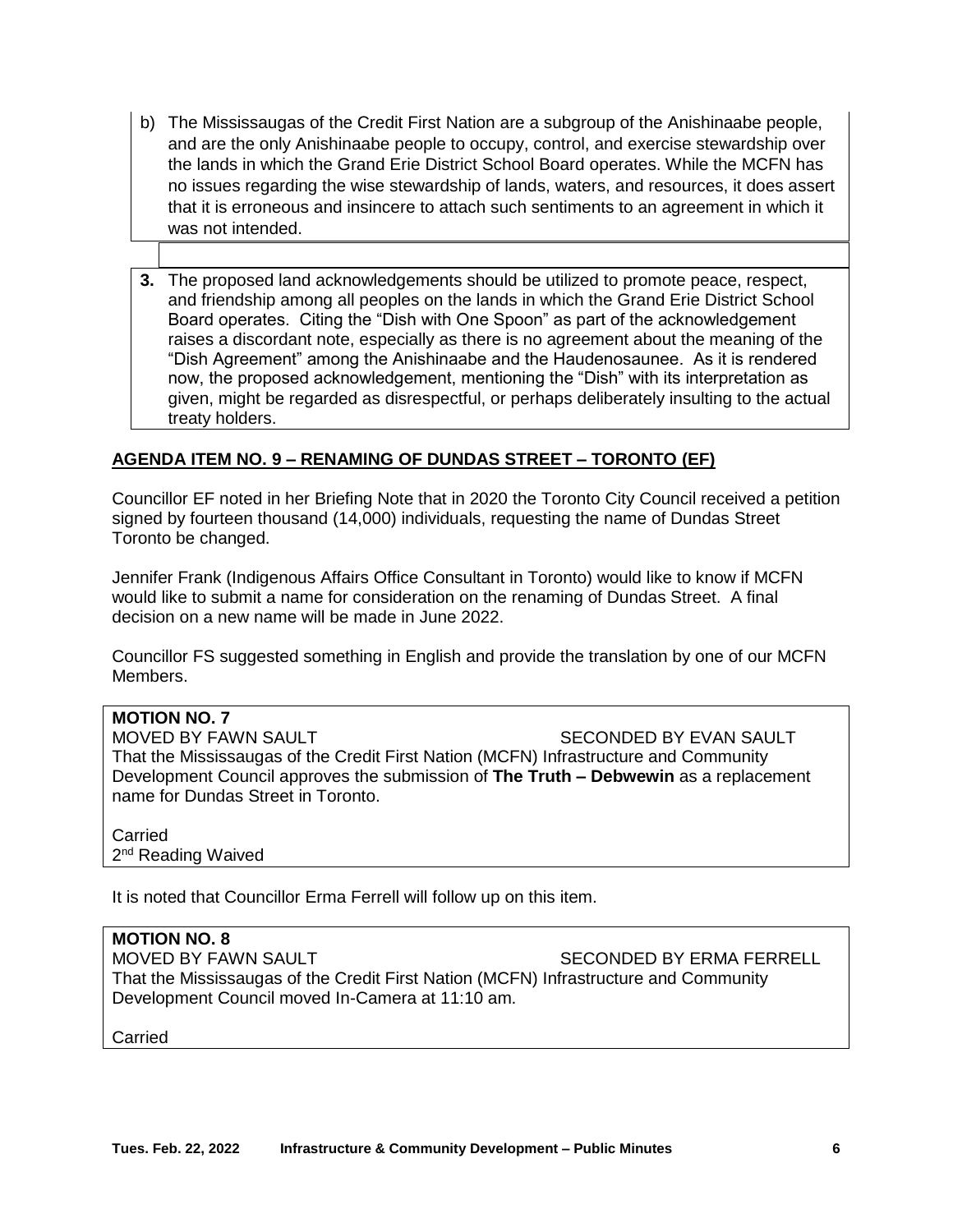#### **MOTION NO. 11** MOVED BY R. STACEY LAFORME SECONDED BY FAWN SAULT That the Mississaugas of the Credit First Nation (MCFN) Infrastructure and Community Development Council moved Out of Camera at 1:55 pm.

Carried

NOTE: Councillor Andrea King zoomed out of the meeting at 1:38 pm as she was not feeling well.

### **AGENDA ITEM NO. 12 – REVIEW OF THE RESULTS FROM THE RETURN TO WORK SURVEY (KK)**

A/COO – Executive Director of Operations highlighted the Return to Work Survey. This was accepted by Chief and Council as information.

## **AGENDA ITEM NO. 13 – NEW CREDIT LIBRARY (EF)**

Councillor EF noted in her Briefing Note that the New Credit Library was housed in the Rumpus Hall for years, but was relocated to a temporary space behind the gym.

The Library Board and staff are in the process of packing up their books, equipment, supplies etc to move to Admin Building No. 2 (the one room school house), but a moving date has not been provided. The Library staff would like to know if Chief and Council have approved their move under the same rule as the reopening of the administration staff for February 22, 2022.

A/COO – Executive Director of Operations will follow up with Carolyn King and Library staff.

#### **DIRECTION NO. 5**

That the Mississaugas of the Credit First Nation (MCFN) Infrastructure and Community Development Council directs the A/COO – Executive Director of Operations to follow up regarding the New Credit Library.

## **AGENDA ITEM NO. 14a) – DOCA REVIEW – REQUESTING A SPECIAL COUNCIL MEETING (KK)**

### **DIRECTION NO. 6**

That the Mississaugas of the Credit First Nation (MCFN) Infrastructure and Community Development Council directs the A/COO – Executive Director of Operations to contact the Council Coordinator to send out a doodle poll requesting dates from Chief and Council for a Special Council Meeting to discuss the DOCA Review.